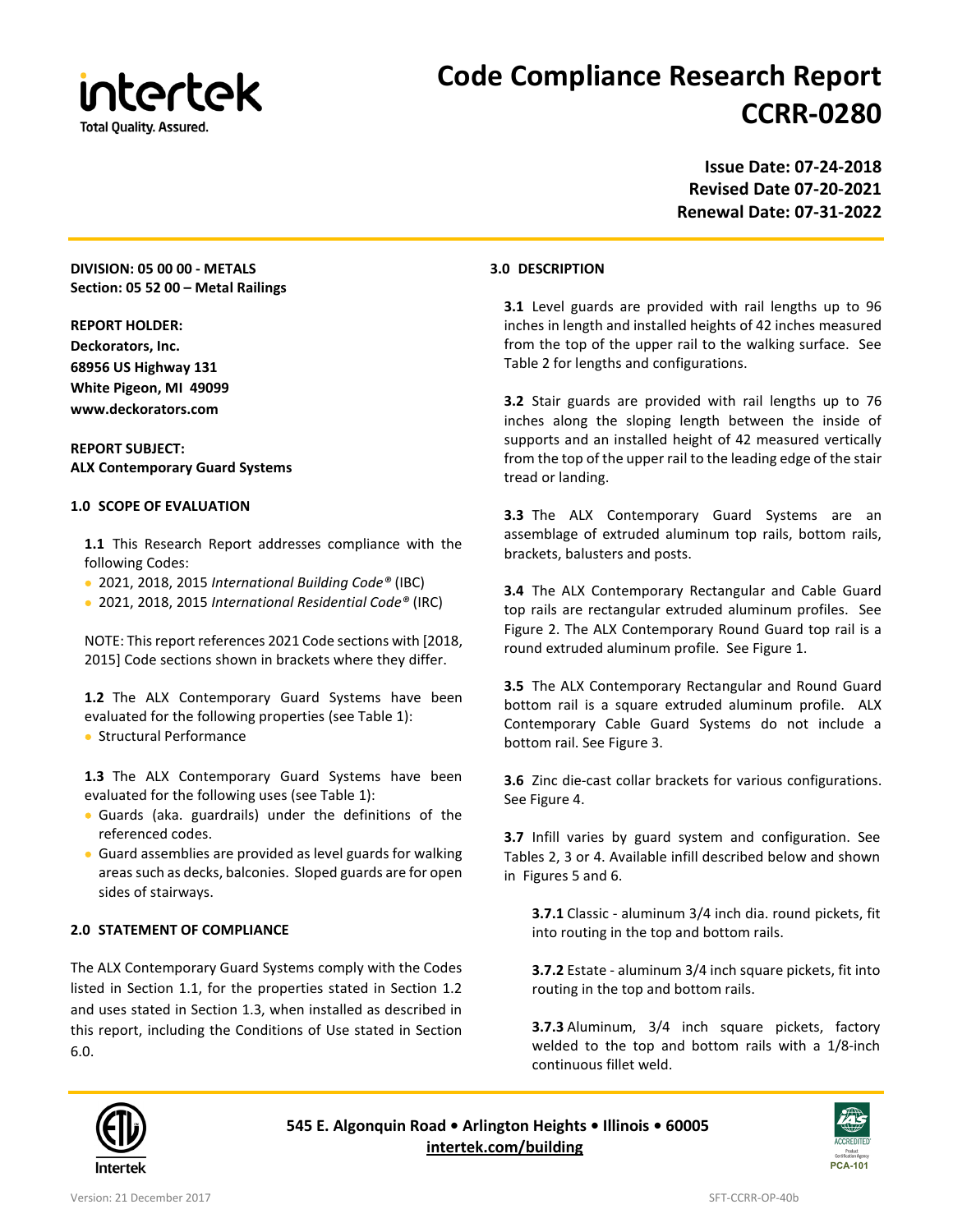

**3.7.4** Stainless steel horizontal cable infill, with intermediate 3/4-inch square pickets. Stair guard systems use two intermediate pickets and level guard systems use one intermediate picket.

**3.8** Posts consist of square aluminum extrusions welded to an aluminum base plate that is pre-drilled for anchoring to the supporting structure. See Figure 7.

**3.8.1** The heavy wall post is a 2-1/2-inch square by 0.15-inch wall aluminum extrusion.

**3.8.2** The light wall post is a 2-1/2-inch square by 0.080-inch aluminum extrusion.

**3.8.3** Heavy and light posts are attached to a 5-inch x 5-inch x 3/8-inch-thick aluminum base plate with a 1/4 inch continuous fillet weld.

**3.8.4** The base plates have four 3/8-inch diameter holes for attachment to the deck surface.

#### **4.0 PERFORMANCE CHARACTERISTICS**

**4.1** The guard system described in this report has demonstrated capacity to resist design loading specified in Chapter 16 of the IBC and Section R301 of the IRC when tested in accordance with ICC-ES AC 273.

#### **5.0 INSTALLATION**

**5.1** The ALX Contemporary Guard Systems must be installed in accordance with the manufacturer's published installation instructions, the applicable Code, and this Research Report. A copy of the manufacturer's instructions must be available on the jobsite during installation.

**5.2** Guards may be assembled in various configurations identified in Table 2. Refer to Tables 5, 6, or 7 for the fastening schedule of all system components**.**

**5.3** Posts are anchored to with (4) 3/8" bolts of the type and size suitable for the construction type and condition of the supporting structure. See Section 6.3 under Conditions of Use for additional requirements

## **6.0 CONDITIONS OF USE**

**6.1** Installation must comply with this Research Report, the manufacturer's published installation instructions, and the applicable Code. In the event of a conflict, this report governs.

**6.2** Only those types of fasteners and fastening methods described in this report have been evaluated for the installation of ALX Contemporary Guard Systems. Other methods of attachment are outside the scope of this report.

**6.3** Anchorage of the structural post is not within the scope of this report and is subject to evaluation and approval by the building official. Anchors must satisfy the design load requirements specified in Chapter 16 of the building code and must meet the following minimum requirements:

**6.3.1** A minimum of four anchor bolts must be used and located in the four pre-drilled holes in the structural post base plate.

**6.3.2** The anchors must have a minimum nominal diameter of 3/8 inch.

**6.3.3** Where required by the building official, engineering calculations and details shall be provided. The calculations verify that the anchorage and supporting structure complies with the building code for the type and condition of the supporting structure.

**6.4** The ALX Contemporary Guard Systems are manufactured under an approved quality control system with third party inspections by Intertek.

#### **7.0 SUPPORTING EVIDENCE**

**7.1** Drawings and installation instructions submitted by the manufacturer.

**7.2** Reports of testing and engineering analysis demonstrating compliance with the performance requirements of Acceptance Criteria for Handrails and Guards ICC-ES AC 273, revised June 2017.

**7.3** Documentation of an Intertek approved quality control system for the manufacturing of products recognized in this report.



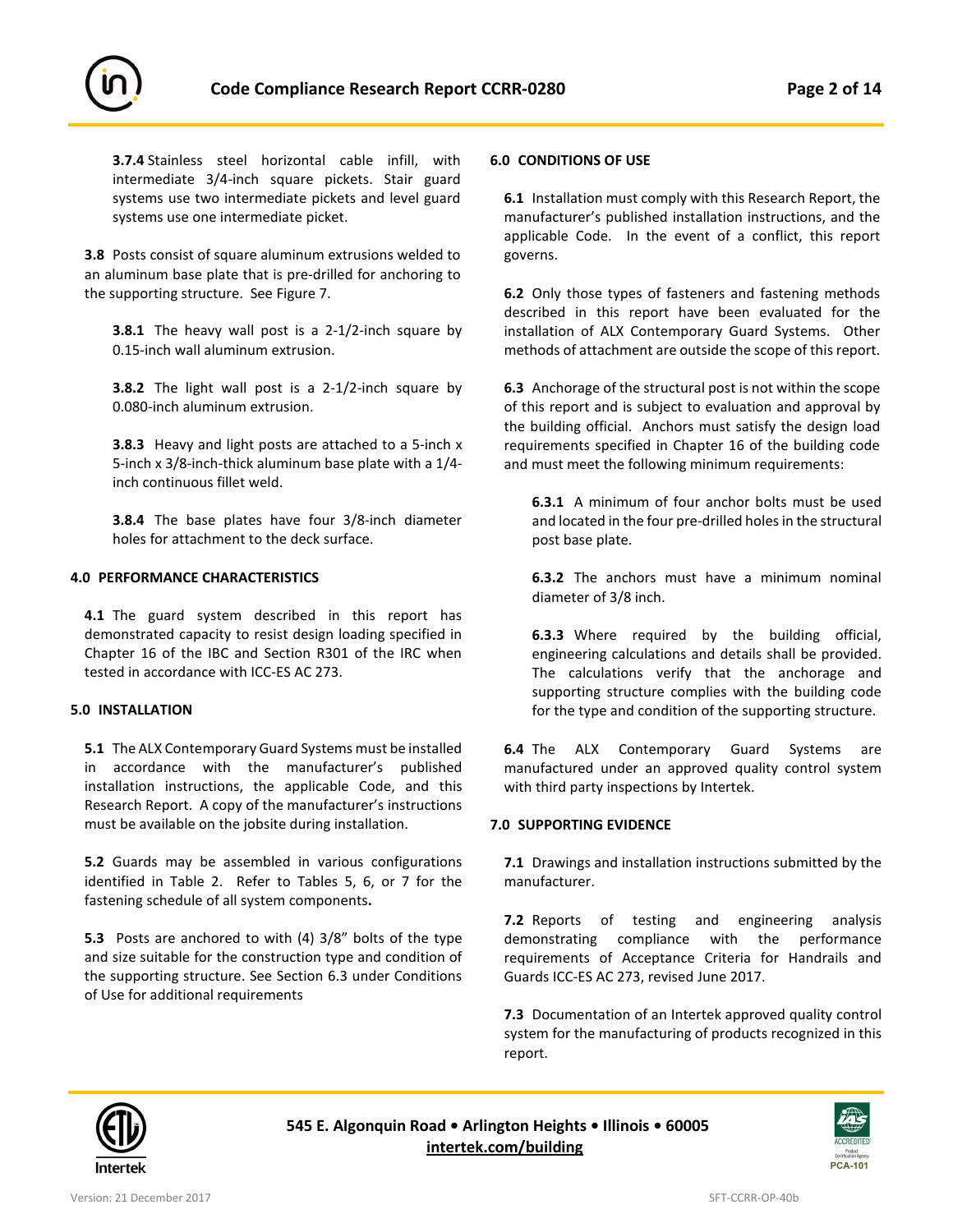

#### **8.0 IDENTIFICATION**

The ALX Contemporary Guard Systems are identified with the manufacturer's name (Deckorators, Inc.), address and telephone number, the product name (ALX Contemporary Guard Systems), when applicable "For Use in One-and Two-Family Dwellings Only.", the Intertek Mark as shown below, and the Code Compliance Research Report number (CCRR-0280).



#### **9.0 OTHER CODES**

This section is not applicable.

#### **10.0 CODE COMPLIANCE RESEARCH REPORT USE**

**10.1** Approval of building products and/or materials can only be granted by a building official having legal authority in the specific jurisdiction where approval is sought.

**10.2** Code Compliance Research Reports shall not be used in any manner that implies an endorsement of the product by Intertek.

**10.3** Reference to the [https://bpdirectory.intertek.com](https://whdirectory.intertek.com/Pages/DLP_Search.aspx) is recommended to ascertain the current version and status of this report.

This Code Compliance Research Report ("Report") is for the exclusive use of Intertek's Client and is provided pursuant to the agreement between Intertek and its Client. Intertek's responsibility and liability are limited to the terms and conditions of the agreement. Intertek assumes no liability to any party, other than to the Client in accordance with the agreement, for any loss, expense or damage occasioned by the use of this Report. Only the Client is authorized to permit copying or distribution of this Report and then only in its entirety, and the Client shall not use the Report in a misleading manner. Client further agrees and understands that reliance upon the Report is limited to the representations made therein. The Report is not an endorsement or recommendation for use of the subject and/or product described herein. This Report is not the Intertek Listing Report covering the subject product and utilized for Intertek Certification and this Report does not represent authorization for the use of any Intertek certification marks. Any use of the Intertek name or one of its marks for the sale or advertisement of the tested material, product or service must first be approved in writing by Intertek.



ׇ֘֒

**545 E. Algonquin Road • Arlington Heights • Illinois • 60005 [intertek.com/building](http://www.intertek.com/building/)**

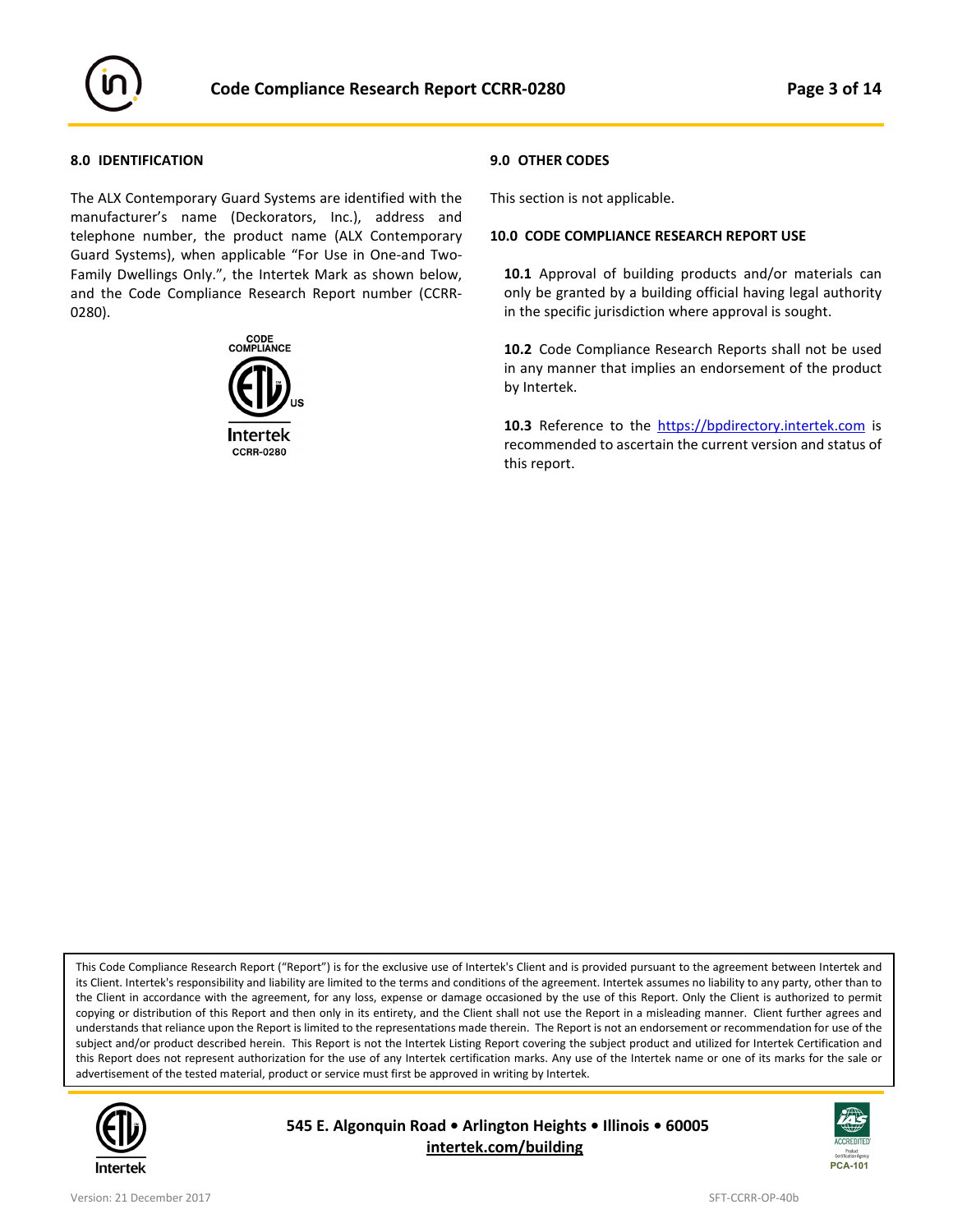

# **TABLE 1: PROPERTIES EVALUATED**

| <b>PROPERTY</b>                     | 2018, 2015 IBC SECTION | <b>2021 IBC SECTION</b> | 2021, 2018, 2015 IRC<br><b>SECTION</b> |
|-------------------------------------|------------------------|-------------------------|----------------------------------------|
| <b>Guard Structural Performance</b> | 1607.8.1               | 1607.9.1                | Table R301.5                           |

# **TABLE 2: CODE OCCUPANCY CLASSIFICATION – ALX CONTEMPORARY ROUND RAILING**

| <b>GUARD</b><br><b>TYPE</b>        | <b>MAXIMUM</b><br><b>DIMENSIONS</b> | <b>INFILL</b>                                          | <b>SUPPORT POST</b>            | <b>SUPPORT BLOCK</b>                                        | <b>CODE OCCUPANCY</b><br><b>CLASSIFICATON</b> |
|------------------------------------|-------------------------------------|--------------------------------------------------------|--------------------------------|-------------------------------------------------------------|-----------------------------------------------|
| Level / In-<br>Line<br>Application | 97 in. by 42 in.                    | 3/4 in Diameter Round<br><b>Hollow Aluminum Picket</b> | Heavy Wall                     | Two, 3 in. long<br>sections of 3/4 in.<br>dia. round picket | IRC - One- and Two-                           |
| Stair<br>Application               | 75.5 in. by 42 in.                  | 3/4 in Diameter Round<br><b>Hollow Aluminum Picket</b> | Heavy Wall<br>or<br>Light Wall | Two, 3 in. long<br>sections of 3/4 in.<br>dia. round picket | <b>Family Dwellings</b>                       |
| Stair<br>Application               | 75.5 in. by 42 in.                  | 3/4 in Diameter Round<br><b>Hollow Aluminum Picket</b> | Heavy Wall<br>or<br>Light Wall | Two, 3 in. long<br>sections of 3/4 in.<br>dia. round picket | IBC - All Use<br>Groups                       |



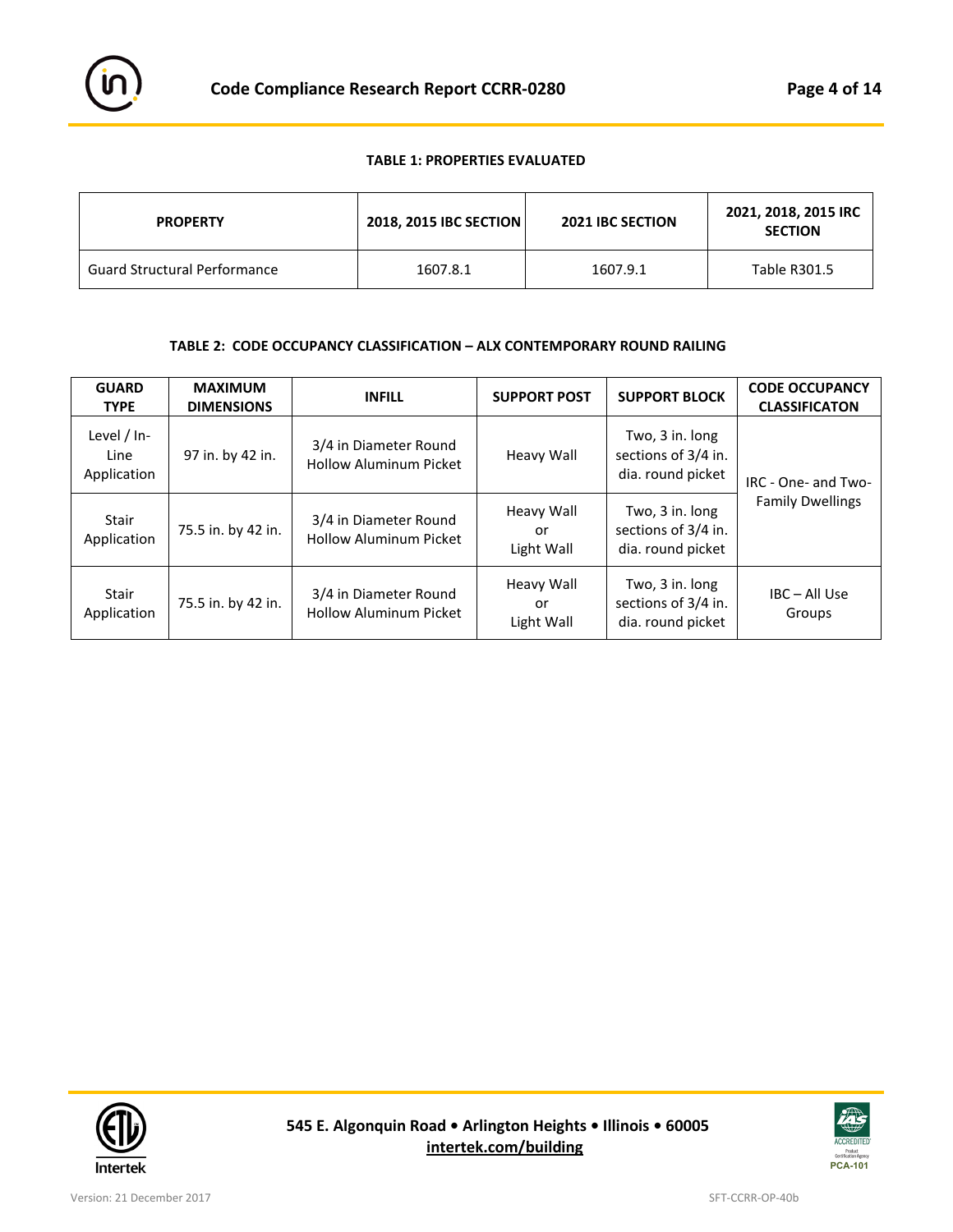

#### **TABLE 3: CODE OCCUPANCY CLASSIFICATION – ALX CONTEMPORARY RECTANGULAR RAILING**

| <b>GUARD</b><br><b>TYPE</b>                                                                                                                                             | <b>MAXIMUM</b><br><b>DIMENSIONS</b>                   | <b>INFILL</b>                                          | <b>SUPPORT</b><br><b>POST</b>                           | <b>SUPPORT BLOCK</b>                                    | <b>CODE OCCUPANCY</b><br><b>CLASSIFICATON</b>               |                         |
|-------------------------------------------------------------------------------------------------------------------------------------------------------------------------|-------------------------------------------------------|--------------------------------------------------------|---------------------------------------------------------|---------------------------------------------------------|-------------------------------------------------------------|-------------------------|
| 73 in. by 42 in. (1)<br>93.5 in. by 42<br>in. <sup>(1)</sup><br>Level / In-<br>Line<br>Application<br>93.5 in. by 42<br>in. <sup>(2)</sup><br>70.5 in. by 42 in.<br>(2) |                                                       | 3/4 in Square Hollow<br>Aluminum Picket                | Light Wall                                              | Two, 3 in. long<br>sections of 3/4 in.<br>square picket | IRC - One- and Two-<br><b>Family Dwellings</b>              |                         |
|                                                                                                                                                                         |                                                       | 3/4 in Square Hollow<br>Aluminum Picket                | <b>Heavy Wall</b>                                       | Two, 3 in. long<br>sections of 3/4 in.<br>square picket |                                                             |                         |
|                                                                                                                                                                         | Welded 3/4 in Square<br><b>Hollow Aluminum Picket</b> | <b>Heavy Wall</b>                                      | One, 3 in. long<br>sections of 3/4 in.<br>square picket | IBC - All Use Groups                                    |                                                             |                         |
|                                                                                                                                                                         |                                                       | Welded 3/4 in Square<br><b>Hollow Aluminum Picket</b>  | <b>Heavy Wall</b>                                       | None                                                    |                                                             |                         |
| <b>Stair</b><br>Application                                                                                                                                             | 97 in. by 42 in.                                      | 3/4 in Square Hollow<br><b>Aluminum Picket</b>         | <b>Heavy Wall</b>                                       | Two, 3 in. long<br>sections of 3/4 in.<br>square picket | IRC - One- and Two-                                         |                         |
|                                                                                                                                                                         |                                                       | 3/4 in Diameter Round<br><b>Hollow Aluminum Picket</b> |                                                         | <b>Heavy Wall</b>                                       | Two, 3 in. long<br>sections of 3/4 in.<br>dia. round picket | <b>Family Dwellings</b> |
|                                                                                                                                                                         | 85.3 in. by 42 in.                                    | 3/4 in Square Hollow<br><b>Aluminum Picket</b>         | <b>Heavy Wall</b>                                       | Two, 3 in. long<br>sections of 3/4 in.<br>square Picket | IBC - All Use Groups                                        |                         |
|                                                                                                                                                                         | 75.5 in. by 42 in.                                    | 3/4 in Square Hollow<br><b>Aluminum Picket</b>         | <b>Heavy Wall</b><br>or<br>Light Wall                   | Two, 3 in. long<br>sections of 3/4 in.<br>square picket |                                                             |                         |

1. The usage of the angular brackets for 22° to 45° post to rail installation is limited to these assemblies.



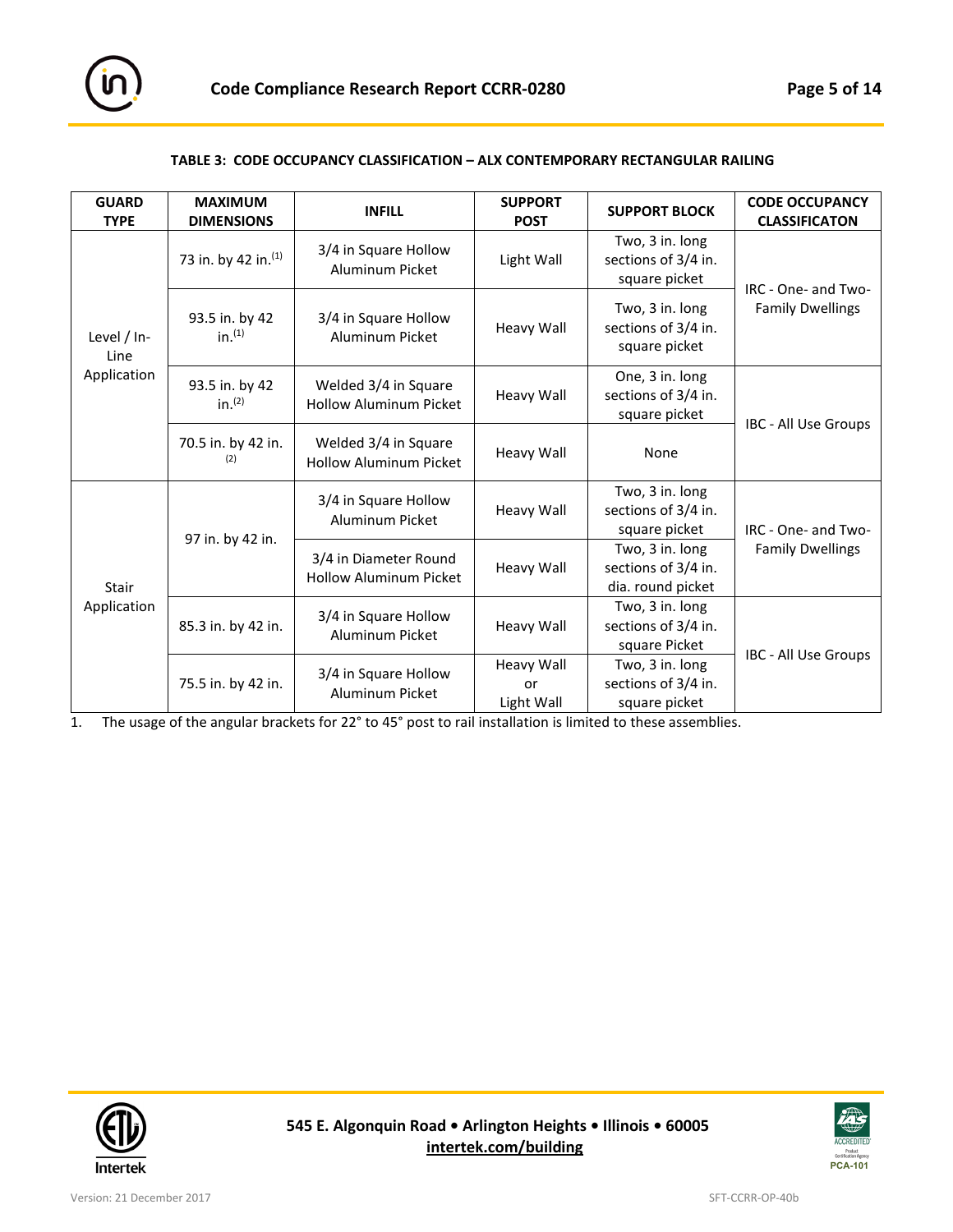

# **TABLE 4: CODE OCCUPANCY CLASSIFICATION – ALX CONTEMPORARY CABLE RAILING**

| <b>GUARD TYPE</b>                                 | <b>MAXIMUM</b><br><b>DIMENSIONS</b>                                                               | <b>INFILL</b>                                                                                           | <b>SUPPORT</b><br><b>POST</b> | <b>CABLE SPACER</b><br><b>SUPPORT BLOCK</b> | <b>CODE OCCUPANCY</b><br><b>CLASSIFICATON</b>  |
|---------------------------------------------------|---------------------------------------------------------------------------------------------------|---------------------------------------------------------------------------------------------------------|-------------------------------|---------------------------------------------|------------------------------------------------|
| Level $/$ In-                                     | 93.5 in. by 42<br>in.                                                                             | 12 horizontal 1/8 in<br>Diameter 1x19 stainless<br>steel cables equidistant<br>between the top rail and | Heavy Wall                    | One Under Top Rail                          | IRC - One- and Two-<br><b>Family Dwellings</b> |
| Line<br>Application<br>90.5 in. by 42<br>in.      | deck surface. One<br>intermediate % inch<br>square aluminum picket<br>at the midspan is utilized. | <b>Heavy Wall</b>                                                                                       | One Under Top Rail            | IBC-All Use Groups                          |                                                |
| 12 horizontal 1/8 in<br>96 in. by 42 in.<br>Stair |                                                                                                   | Diameter 1x19 stainless<br>steel cables equidistant<br>between the top rail and                         | Heavy Wall                    | Two Under Top Rail                          | IRC - One- and Two-<br><b>Family Dwellings</b> |
| Application                                       | 86.6 in. by 42<br>in.                                                                             | deck surface. Two<br>intermediate % inch<br>square aluminum pickets<br>are utilized.                    | Heavy Wall                    | Two Under Top Rail                          | IBC - All Use Groups                           |



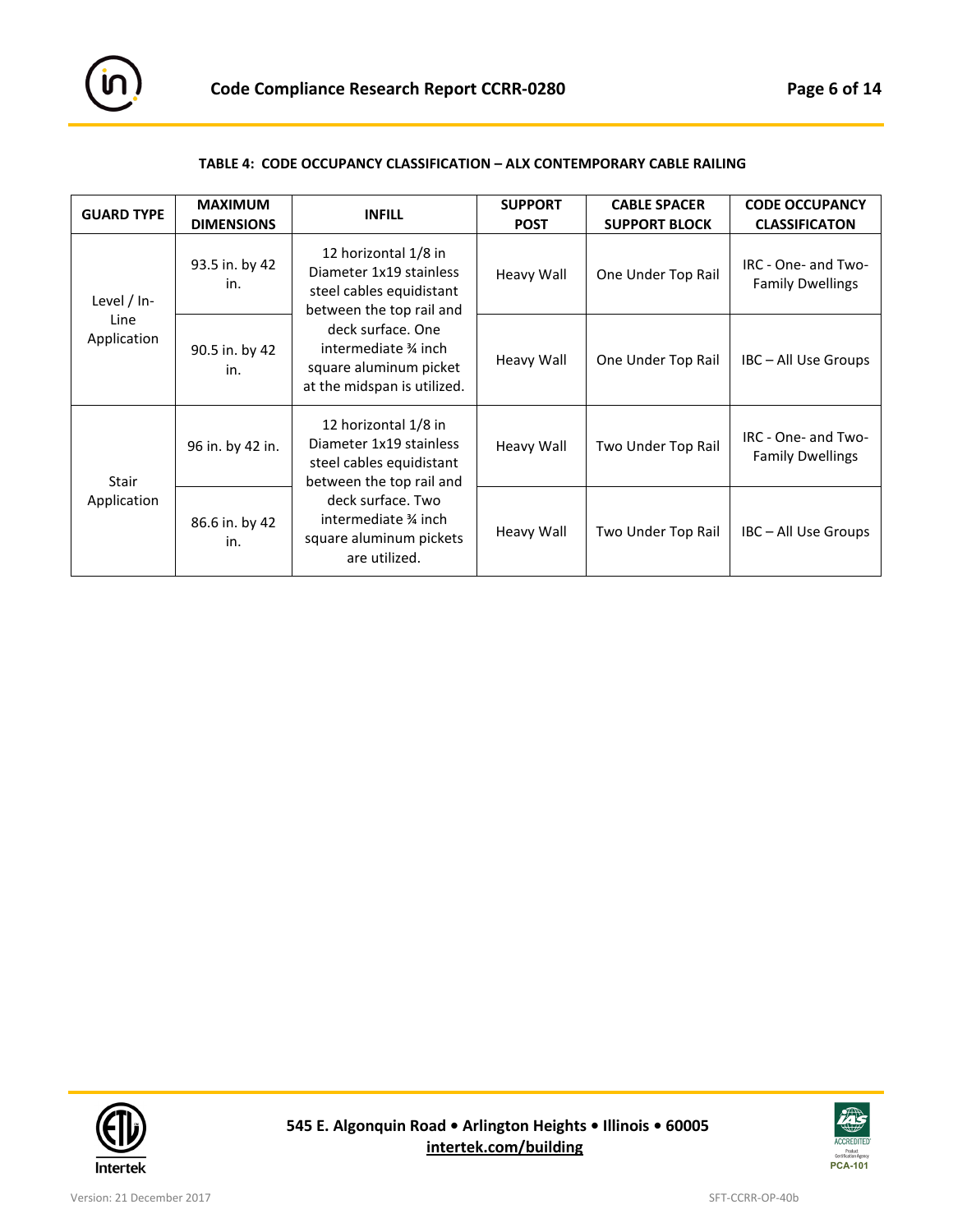

# **TABLE 5: FASTENING SCHEDULE – ALX CONTEMPORARY ROUND RAILING**

| <b>GUARD TYPE</b>        | <b>CONNECTION</b>                                 | <b>FASTENER</b> <sup>1</sup>                                  |  |
|--------------------------|---------------------------------------------------|---------------------------------------------------------------|--|
|                          | Top Rail Bracket to Post                          | Two 1/4-14 x 1 in hex-head, self-drilling sheet metal screws  |  |
|                          | Top Rail Bracket to Rail                          | Four #8-18 x 1-1/2 in flat-head, machine screws               |  |
|                          | <b>Bottom Rail Bracket to Post</b>                | Two 1/4-14 x 1 in hex-head, self-drilling sheet metal screws  |  |
| Level Application        | Bottom Rail Bracket to Rail                       | Two #8-18 x 1-1/2 in flat-head, machine screws                |  |
|                          | Support Block / Nylon Connector<br>to Bottom Rail | One #8-14 x 1 in flat head, machine screw                     |  |
|                          | Angle Bracket to Post                             | Two #10-16 by 1-inch, self-drilling stainless steel screws    |  |
|                          | Angle Bracket to Rail                             | Two #10-16 by 1-inch, self-drilling stainless steel screws    |  |
|                          | Top Rail Bracket to Post                          | Two #10-32 x 1 in flat-head, self-drilling sheet metal screws |  |
| <b>Stair Application</b> | Top Rail Bracket to Rail                          | Two #10-16 x 1 in pan-head, self-drilling sheet metal screws  |  |
|                          | <b>Bottom Rail Bracket to Post</b>                | Two #10-32 x 1 in flat-head, self-drilling sheet metal screws |  |
|                          | <b>Bottom Rail Bracket to Rail</b>                | Two #10-16 x 1 in pan-head, self-drilling sheet metal screws  |  |
|                          | Swivel to Collar                                  | 1/4-28 x 1 in button head socket cap screw                    |  |
|                          | Support Block / Nylon Connector<br>to Bottom Rail | One #8-14 x 1 in flat head, machine screw                     |  |

1. All fasteners are 300 series stainless steel.



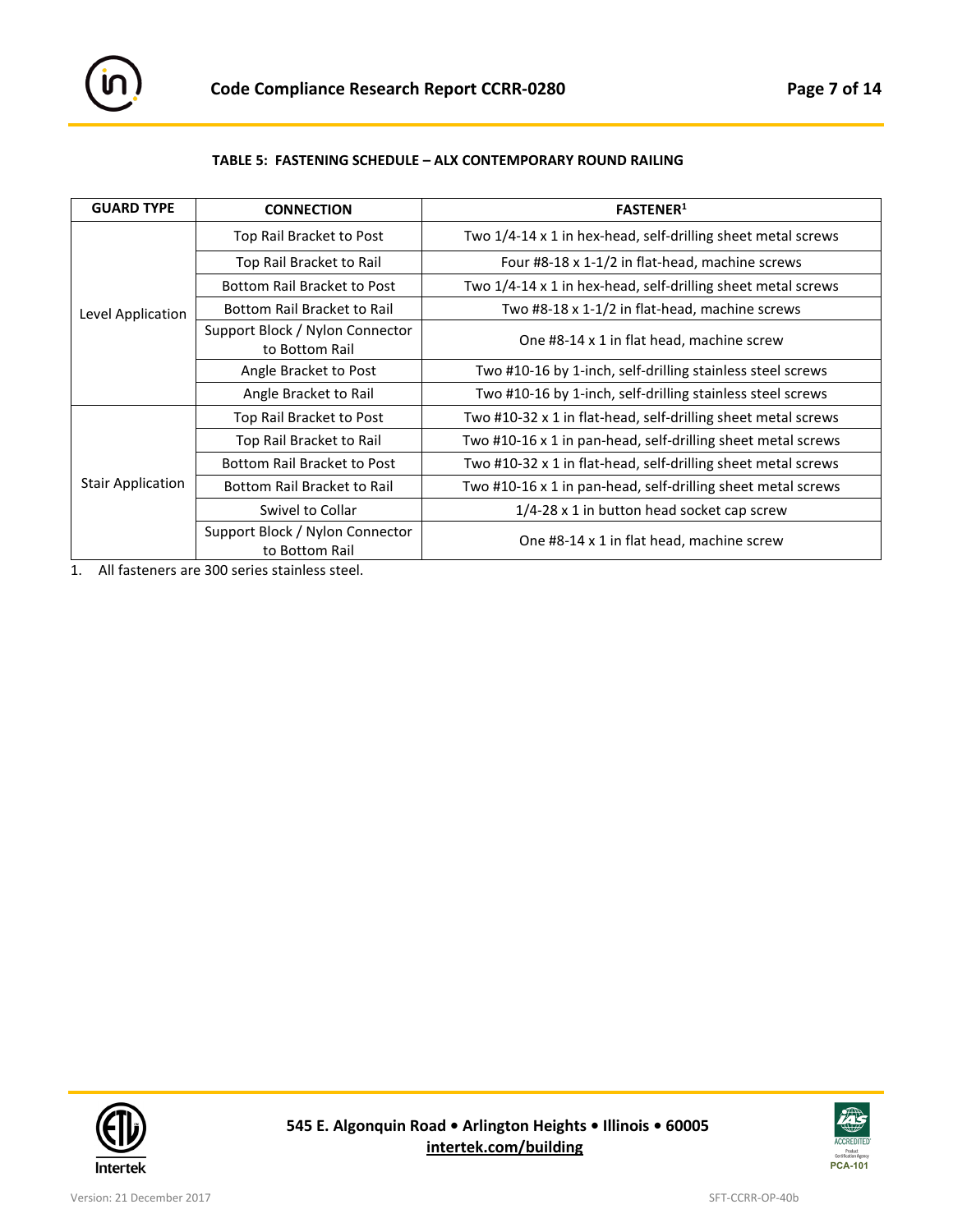

# **TABLE 6: FASTENING SCHEDULE – ALX CONTEMPORARY RECTANGULAR RAILING**

| <b>GUARD TYPE</b>        | <b>CONNECTION</b>                                 | <b>FASTENER</b> <sup>1</sup>                                                 |
|--------------------------|---------------------------------------------------|------------------------------------------------------------------------------|
|                          | Top Rail Bracket to Post                          | Two 1/4-14 x 1 in hex-head, self-drilling sheet metal screws                 |
|                          | Top Rail Bracket to Rail                          | Four #8-18 x 1-1/2 in flat-head, machine screws                              |
|                          | Bottom Rail Bracket to Post                       | Two 1/4-14 x 1 in hex-head, self-drilling sheet metal screws                 |
| Level Application        | Bottom Rail Bracket to Rail                       | Two #8-18 x 1-1/2 in flat-head, machine screws                               |
|                          | Support Block / Nylon Connector<br>to Bottom Rail | One #8-18 x 1 in flat head, machine screw                                    |
|                          | Angle Bracket to Post                             | Two #10-16 by 1-inch, self-drilling stainless steel screws                   |
|                          | Angle Bracket to Rail                             | Two #10-16 by 1-inch, self-drilling stainless steel screws                   |
| <b>Stair Application</b> | Top Rail Bracket to Post                          | Two #10-16 x 1 in countersunk head, self-drilling, stainless steel<br>screws |
|                          | Top Rail Bracket to Rail                          | Two #10-16 x 1 in pan-head, self-drilling stainless steel screws             |
|                          | <b>Bottom Rail Bracket to Post</b>                | Two #10-16 x 1 in countersunk head, self-drilling, stainless steel<br>screws |
|                          | Bottom Rail Bracket to Rail                       | Two #10-16 x 1 in pan-head, self-drilling stainless steel screws             |
|                          | Swivel to Collar                                  | 1/4-28 x 1 in button head socket cap screw                                   |
|                          | Support Block / Nylon Connector<br>to Bottom Rail | One #8-18 x 1 in countersunk head, self-drilling, stainless steel screw      |

1. All fasteners are 300 series stainless steel.



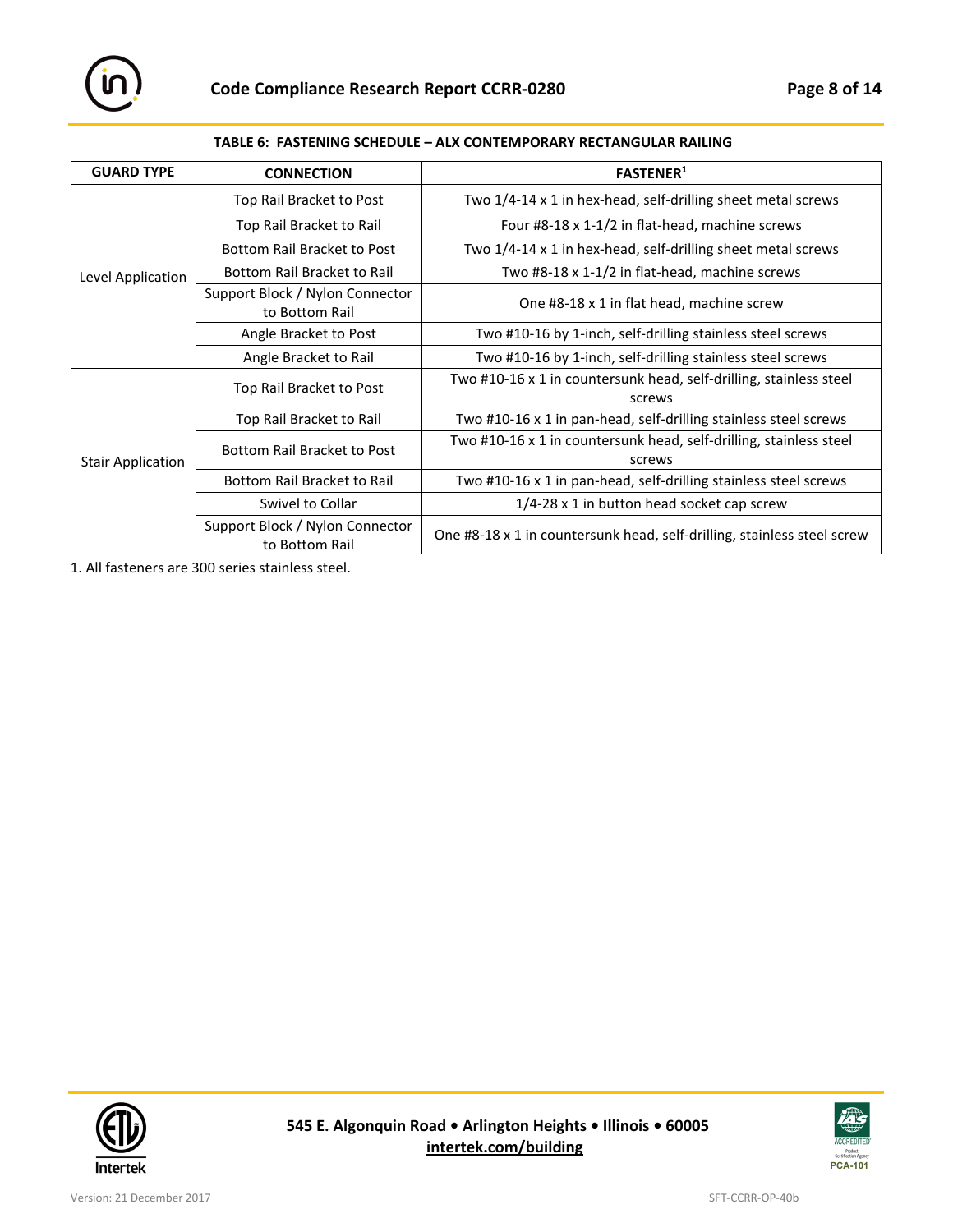

| TABLE 7:  FASTENING SCHEDULE – ALX CONTEMPORARY CABLE RAILING |
|---------------------------------------------------------------|
|---------------------------------------------------------------|

| <b>GUARD TYPE</b>    | <b>CONNECTION</b>                                                                     | <b>FASTENER1</b>                                                                                                                                                                              |  |
|----------------------|---------------------------------------------------------------------------------------|-----------------------------------------------------------------------------------------------------------------------------------------------------------------------------------------------|--|
|                      | Top Rail Bracket to Post                                                              | Two 1/4-14 x 1 in hex-head, self-drilling sheet metal screws                                                                                                                                  |  |
|                      | Top Rail Bracket to Rail                                                              | Four #8-18 x 1-1/2 in flat-head, machine screws                                                                                                                                               |  |
|                      | <b>Bottom Rail Bracket to Post</b>                                                    | Two 1/4-14 x 1 in hex-head, self-drilling sheet metal screws                                                                                                                                  |  |
|                      | <b>Bottom Rail Bracket to Rail</b>                                                    | Two #8-18 x 1-1/2 in flat-head, machine screws                                                                                                                                                |  |
| Level<br>Application | Cable Infill Intermediate Picket<br>/ Nylon Connector to Top Rail<br>and Deck Surface | One #8-18 by 1-inch, countersunk head, self-drilling stainless steel screw                                                                                                                    |  |
|                      | Cable Infill to Post                                                                  | Pull-Lock® (Part No. PUL-4-12) fitting pulled through the width of the<br>post to the opposite side, and tightened with brass lock nut and<br>stainless-steel washer on threaded stud         |  |
|                      | Top Rail Bracket to Post                                                              | Two #10-16 x 1 in countersunk head, self-drilling, stainless steel screws                                                                                                                     |  |
|                      | Top Rail Bracket to Rail                                                              | Two #10-16 x 1 in pan-head, self-drilling stainless steel screws                                                                                                                              |  |
|                      | Bottom Rail Bracket to Post                                                           | Two #10-16 x 1 in countersunk head, self-drilling, stainless steel screws                                                                                                                     |  |
|                      | <b>Bottom Rail Bracket to Rail</b>                                                    | Two #10-16 x 1 in pan-head, self-drilling stainless steel screws                                                                                                                              |  |
| <b>Stair</b>         | Swivel to Collar                                                                      | 1/4-28 x 1 in button head socket cap screw                                                                                                                                                    |  |
| Application          | Cable Infill Intermediate Picket<br>/ Nylon Connector to Top Rail<br>and Deck Surface | One #8-18 by 1-inch, countersunk head, self-drilling stainless steel screw                                                                                                                    |  |
|                      | Cable Infill to Post                                                                  | Pull-Lock® (Part No. PUL-4-12) fitting pulled through the width of the<br>post to the opposite side, and tightened with brass lock nut and<br>stainless-steel beveled washer on threaded stud |  |

1. All fasteners are 300 series stainless steel.



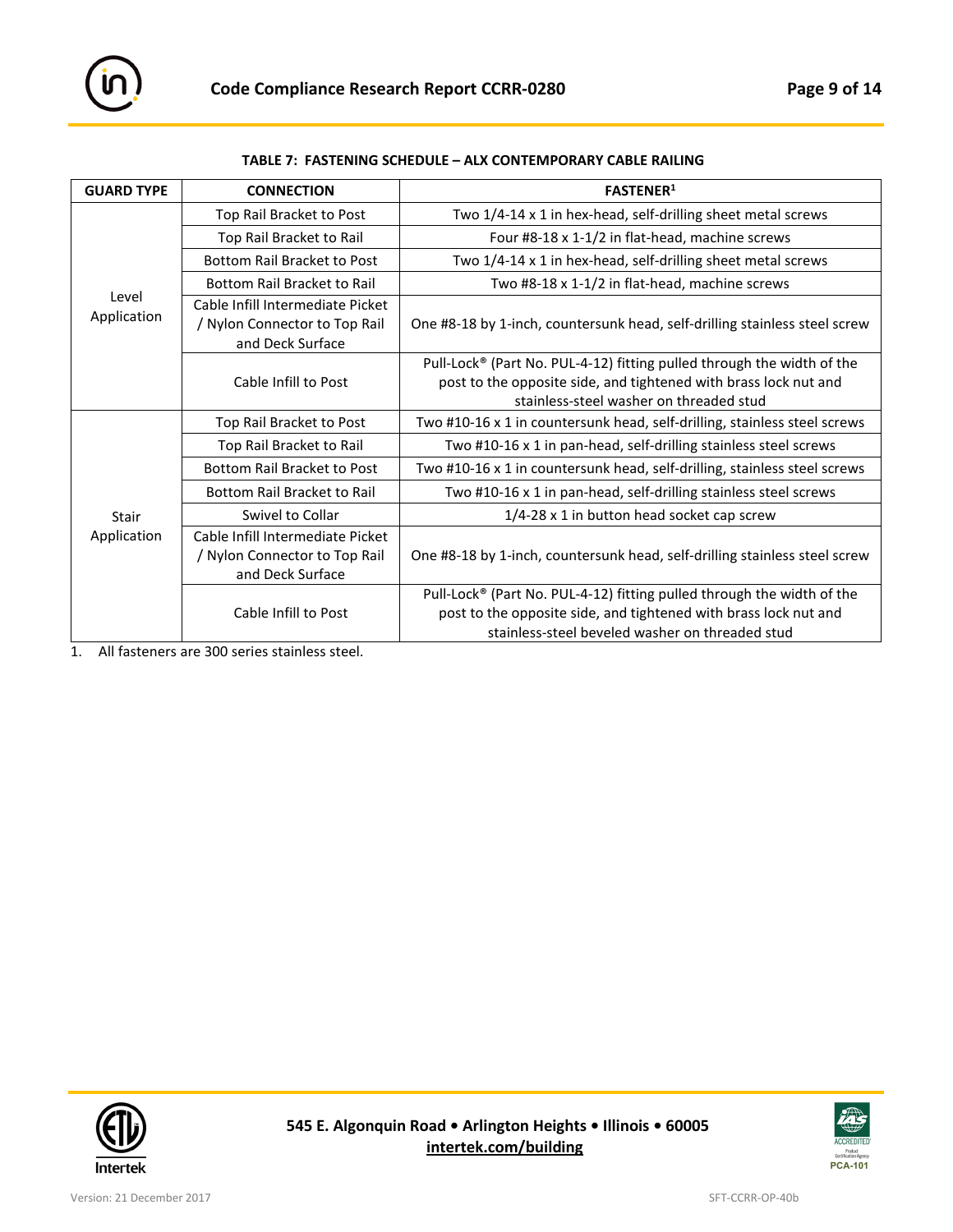















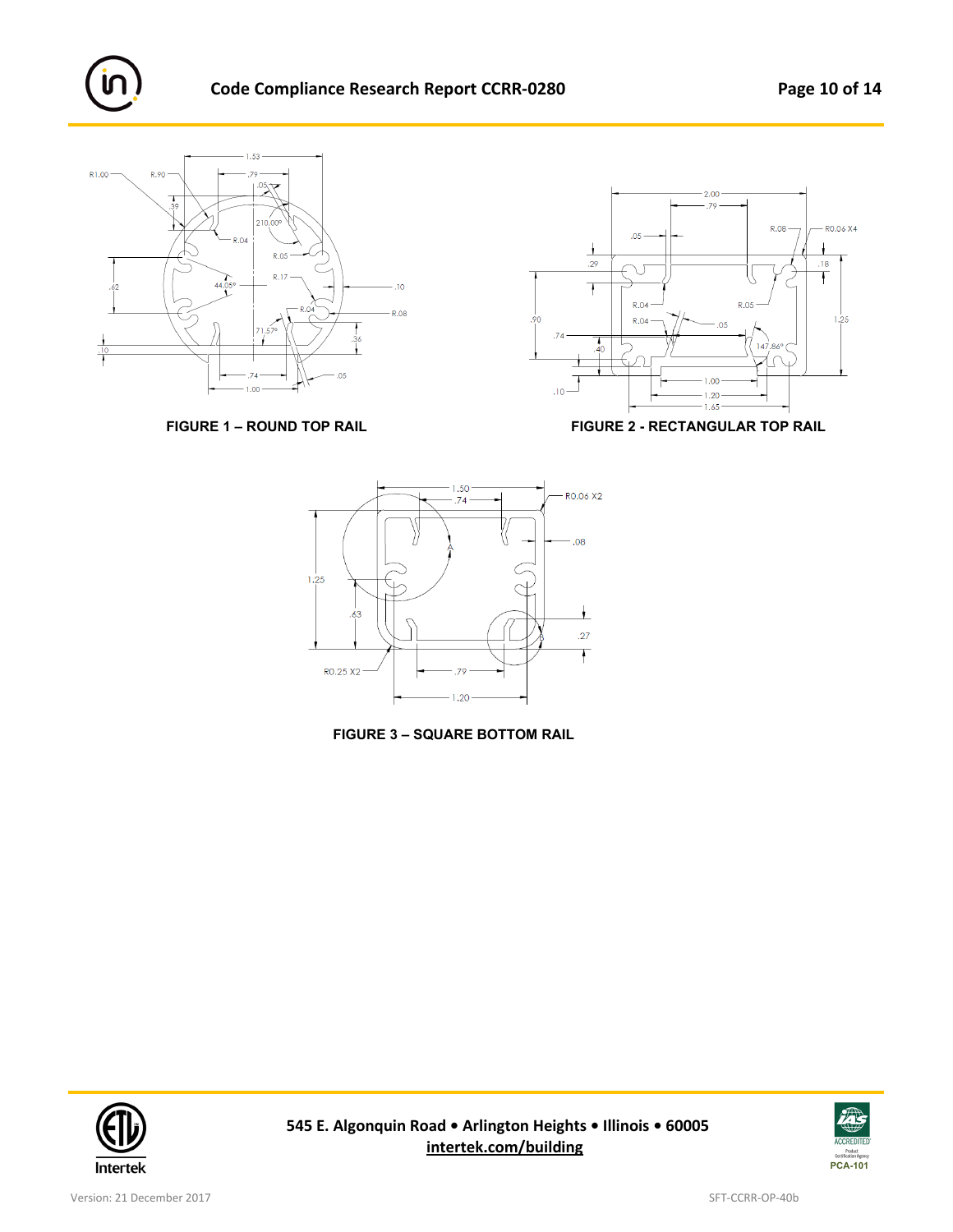

# **Code Compliance Research Report CCRR-0280 Page 11 of 14**





**LEVEL ROUND AND RECTANGULAR LEVEL SQUARE TOP RAIL BRACKETS BOTTOM RAIL BRACKET**





**STAIR ROUND AND RECTANGULAR TOP RAIL BRACKETS STAIR BOTTOM RAIL BRACKET**





**TOP AND BOTTOM STAIR BRACKET ASSEMBLY AND 22.5° TO 45° ANGLE BRACKETS IN LEVEL RAIL ASSEMBLIES**

**FIGURE 4 – RAIL BRACKETS**



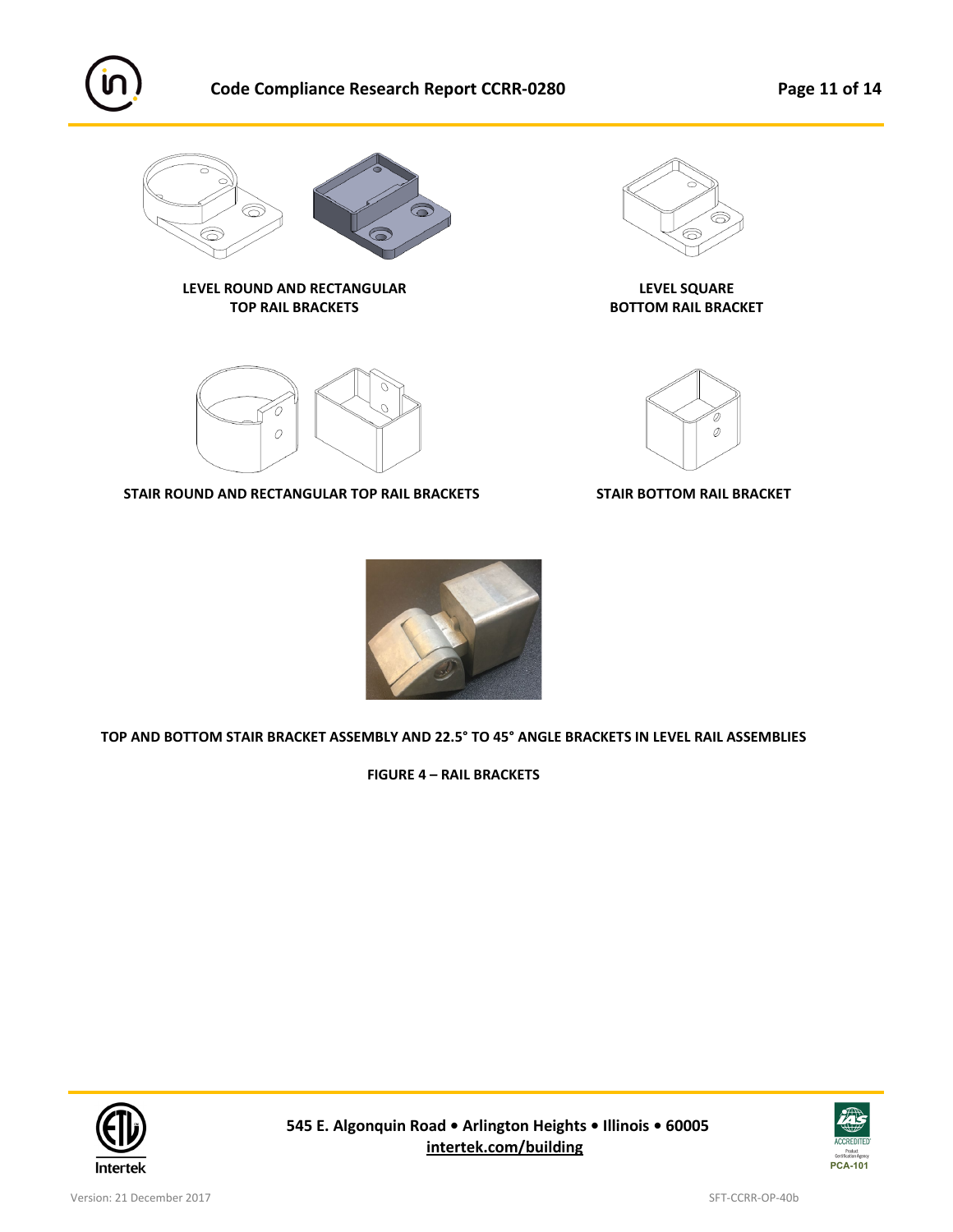









**Welded to Rails, 3/4 inch Square Picket Profile**

**FIGURE 5 – PICKET INFILL**



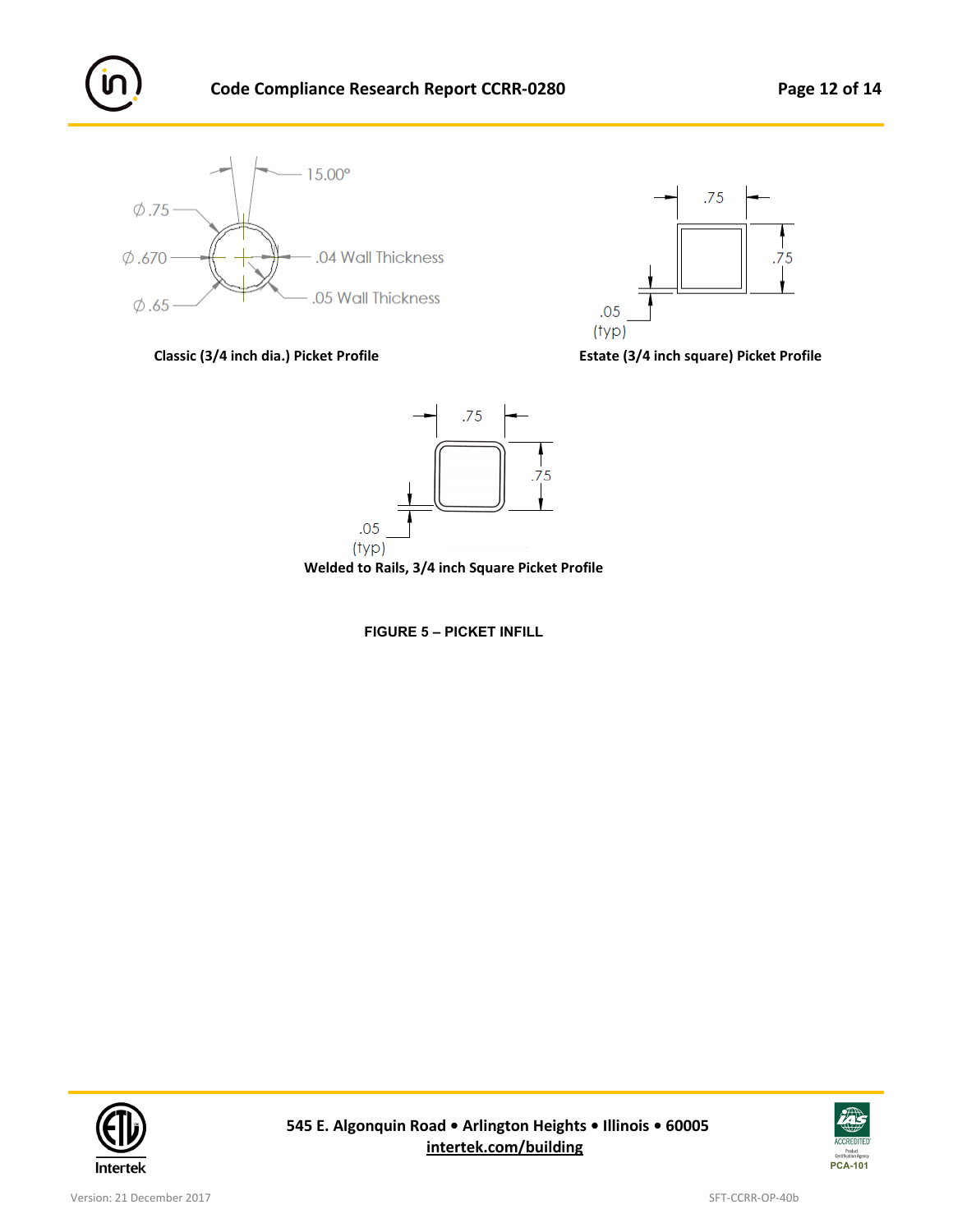

**FIGURE 6 – CABLE RAIL INFILL COMPONENTS**